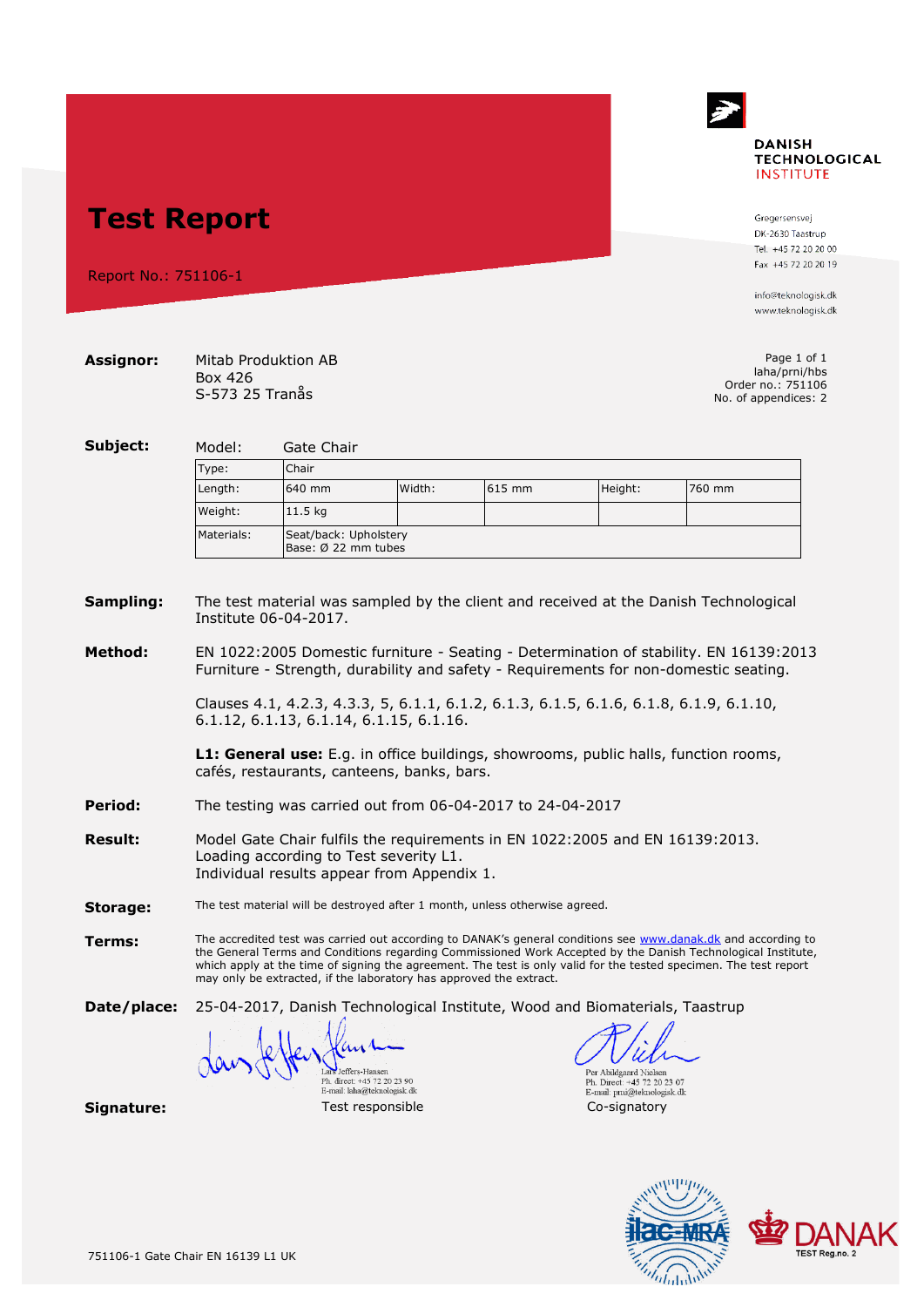| Order no.: | 751106-1      |
|------------|---------------|
| Appendix:  | 2             |
| Page:      | 1 of 1        |
| Initials:  | laha/prni/hbs |
|            |               |

# **Test of Model: Gate Chair**

#### **Loading according to Test severity L1.**

| <b>Test</b>                                                             | <b>Test Method</b>      | <b>Cycles</b>    | Load                           | <b>Result</b> |
|-------------------------------------------------------------------------|-------------------------|------------------|--------------------------------|---------------|
| 4.1 General                                                             | EN 16139, 4.1           |                  |                                | Passed        |
| 4.2.2 Shear and squeeze points under<br>influence of powered mechanisms | EN 16139, 4.2.2         |                  |                                | N/A           |
| 4.2.3 Shear and squeeze points during use                               | EN 16139, 4.2.3         |                  |                                | Passed        |
| 4.3.2 Swivelling chairs                                                 | EN 1022                 |                  |                                | N/A           |
| 4.3.3 Non swivelling chairs                                             | EN 1022                 |                  |                                | Passed        |
| 4.4 Rolling resistance of the unloaded<br>chair                         | EN 16139, 4.4           |                  |                                | N/A           |
| 5 Strength and durability requirements                                  | EN 16139, 5             |                  |                                | Passed        |
| 6.1.1 Seat static load and back static load<br>test                     | EN 1728:2012, 6.4       | 10<br>10         | Seat: 1600 N<br>Back: 560 N    | Passed        |
| 6.1.2 Seat front edge static load                                       | EN 1728:2012, 6.5       | 10               | Seat: 1300 N                   | Passed        |
| 6.1.3 Vertical load on back rests                                       | EN 1728:2012, 6.6       | 10               | Back: 600 N<br>Seat: 1300 N    | Passed        |
| 6.1.4 Foot rest static load test                                        | EN 1728:2012, 6.8       |                  |                                | N/A           |
| 6.1.4 Leg rest static load test                                         | EN 1728:2012, 6.9       |                  |                                | N/A           |
| 6.1.5 Arm rest sideways static load test                                | EN 1728:2012,<br>6.10   | 10               | 400 N                          | Passed        |
| 6.1.6 Arm rest downwards static load test                               | EN 1728:2012,<br>6.11   | 5                | 750 N                          | Passed        |
| 6.1.7 Vertical upwards static load on arm<br>rests                      | EN 1728:2012,<br>6.13   |                  |                                | N/A           |
| 6.1.8 Combined seat and back durability<br>test                         | EN 1728:2012,<br>6.17   | 100000<br>100000 | Seat: 1000 N<br>Back: 300 N    | Passed        |
| 6.1.9 Seat front edge durability test                                   | EN 1728:2012,<br>6.18   | 50000            | 800 N                          | Passed        |
| 6.1.10 Arm rest durability test                                         | EN 1728:2012,<br>6.20   | 30000            | 400 N                          | Passed        |
| 6.1.11 Foot rest durability test                                        | EN 1728:2012,<br>6.21   |                  |                                | N/A           |
| 6.1.12 Leg forward static load test                                     | EN 1728:2012,<br>6.15   | 10               | Edge: 500 N)<br>(Seat: 1000 N) | Passed        |
| 6.1.13 Legs sideways static load test                                   | EN 1728:2012,<br>6.16   | 10               | Edge: 400 N)<br>(Seat: 1000 N) | Passed        |
| 6.1.14 Seat impact test                                                 | EN 1728:2012,<br>6.24   | 10               | 240 mm                         | Passed        |
| 6.1.15 Back impact test                                                 | EN 1728:2012,<br>6.25   | 10               | 210 mm / 38°                   | Passed        |
| 6.1.16 Arm Impact Test                                                  | EN 1728:2012,<br>6.26   | 10               | 210 mm / 38°                   | Passed        |
| 6.1.17 Drop test (multiple seating)                                     | EN 1728:2012,<br>6.27.1 |                  |                                | N/A           |
| 6.1.18 Auxiliary writing surface static load<br>test                    | EN 1728:2012,<br>6.14   |                  |                                | N/A           |
| 6.1.19 Auxiliary writing surface durability<br>test                     | EN 1728:2012,<br>6.22   |                  |                                | N/A           |
| 7 Information for use                                                   | EN 16139, 7             |                  |                                | N/A           |